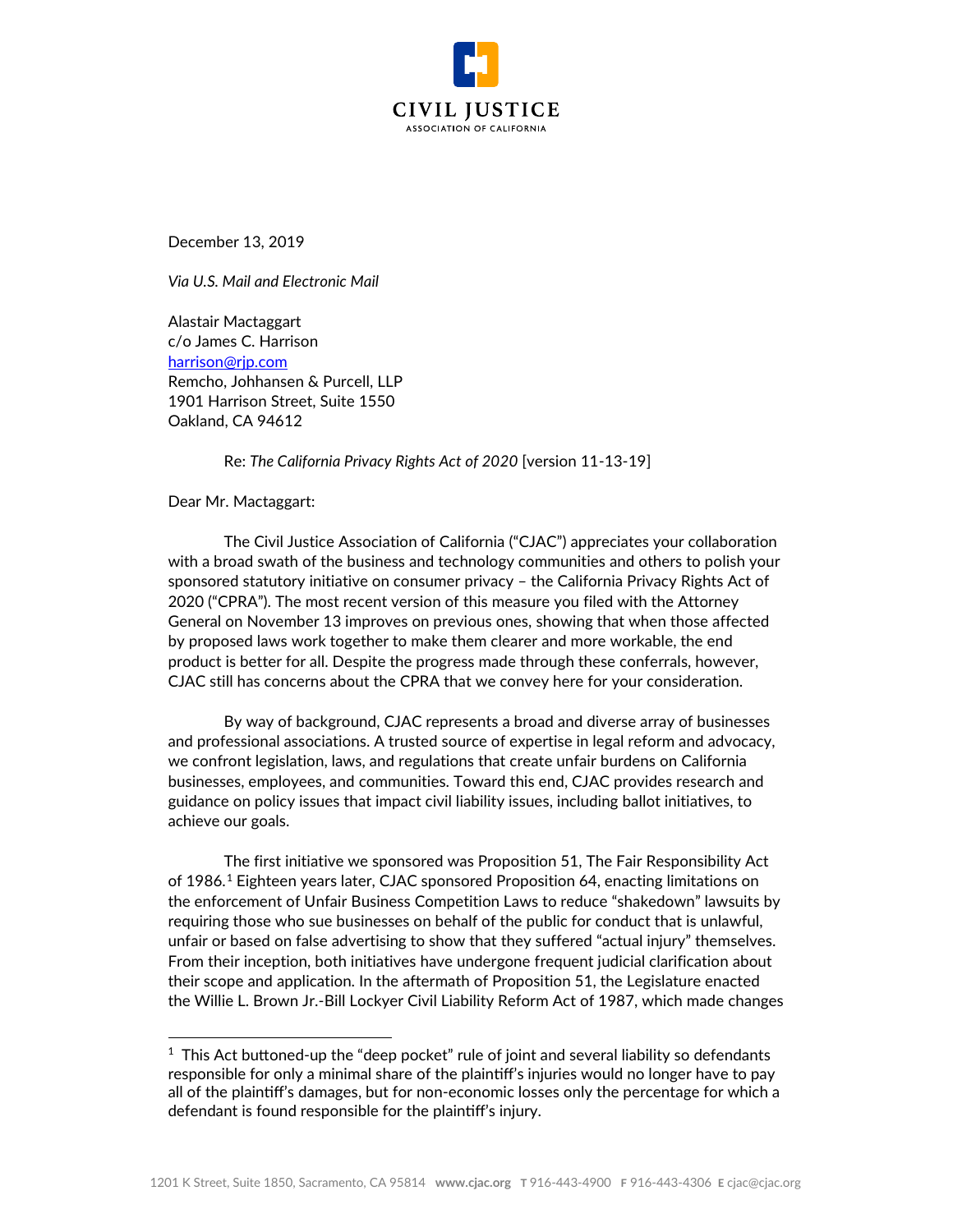to punitive damages, product liability, and medical malpractice benefitting defendants while raising the amount of recoverable contingency fees for attorneys in medical malpractice lawsuits.

Our experience with these initiatives and other liability laws understandably draws our attention to the private right of action provision in the CPRA. This provision illustrates our concerns about the timing and overlapping of the initiative with similar recently enacted laws we believe warrant clarification. Together they underscore why the CPRA should be deferred.

## **1. It Is Too Soon to Enact an Initiative that Replicates the California Consumer Privacy Act of 2020; a Reasonable Passage of Time is Necessary to Experience How that Act Is Working Before it is Enshrined by Initiative.**

"Slow down, you move too fast." (Simon & Garfunkel). *The 59th Street Bridge Song*  ("Feelin' Groovy")

The private right of action provision reads substantially the same (with the exception of one sentence we address later) as the legislative provision it supplants. That legislative provision, Civil Code § 1798.150, takes effect on January 1, 2020. The analogous provision to it in the initiative would become law on November 3, 2020, just nine months later, though its effective date is postponed to 2023.

We recognize your filing of a previous proposed initiative on consumer privacy in 2018 played a significant role in enactment of the California Consumer Privacy Act (CCPA), and that is why you understandably withdrew that initiative after the CCPA became law. Indeed, the CCPA largely mirrors your [2](#page-1-0)018 proposed initiative.<sup>2</sup> The CPRA, however, follows too closely on the heels of the CCPA. While an initiative measure may spur subsequent legislative enactments consistent with its general purpose, as happened with Proposition 51's stimulus for the Brown-Lockyer Civil Liability Reform Act, we know of no instance where a major legislative reform prodded by a threatened initiative was immediately followed by another initiative that cements it essentially "as is." Without knowing how and whether this private right of action provision and other sections will further or impair its intended purpose, the CPRA effectively locks those affected by it into perpetual judicial wrangling over its scope and application or another costly ballot measure to fix whatever may turn out to be amiss.

By "locks-in" we refer to the restrictive language in section 25 of the CPRA specifying that any legislative amendments to it "must be consistent with and further the purpose and intent of this Act." That stated "purpose and intent" is to achieve two goals that while sometimes complementary are also sometimes conflicting: "The law should be amended, if necessary, to improve its operation, *provided that the amendments do not compromise or weaken consumer privacy, while giving attention to the impact on business and innovation*." (Emphasis added.) The CPRA recognizes that these two goals – "[c]onsumer

<span id="page-1-0"></span> $2$  "Except for a much more limited private right of action and a key whistleblower provision included in the original initiative, [the CCPA] preserves the core rights enshrined by the initiative's drafters and adds a fourth key right: the right to have a business delete a consumer's personal information, with some exceptions." Pardau, *The California Consumer Privacy Act: Towards a European-style Privacy Regime in the United States* (2018) 23 *J. TECH. L. & POL'Y* 68, 91-92.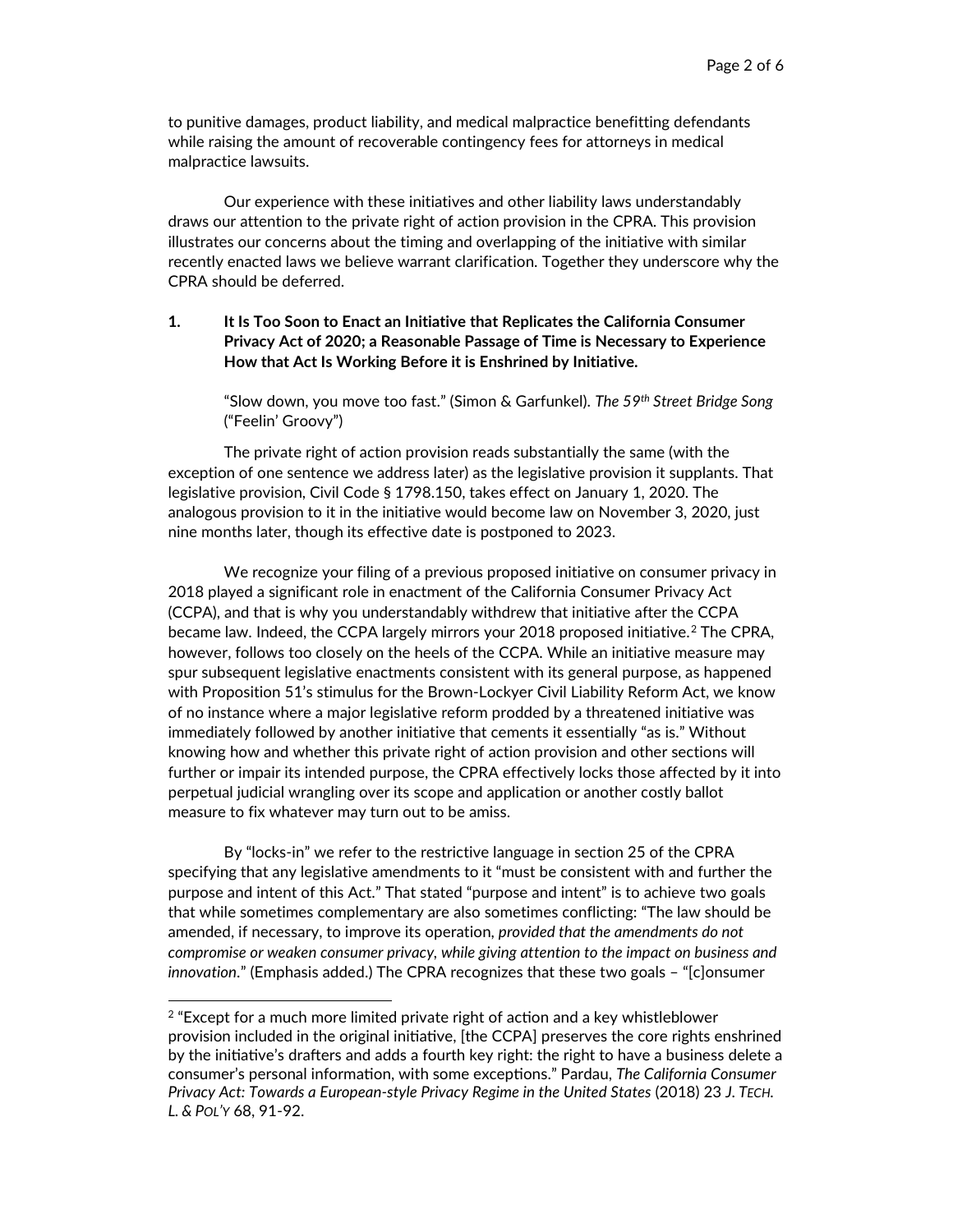privacy and the development of beneficial new products and services" – may conflict when it admits that "they are *not necessarily* incompatible . . .", implying that they may sometimes be irreconcilable. (Section 3(c); emphasis added.)

This CPRA language governing legislative amendment is an obstacle to achieving same. There is no good reason to enshrine the specific private right of action language of the CCPA, or for that matter, other sections of it, into the CPRA so soon, while there are sound reasons to wait and see how this provision plays out in practice. It may be that the private right of action under the CCPA will prove more problematic than propitious, suggesting legislative surgery to repair or sever the section; but it will take more than nine months to make that determination. If your initiative passes in 2020, Californians will be locked into it before sufficient time has lapsed to see if it works as intended.

Concern that the private right of action provision could end up killing the goose of internet technology that lays the golden egg of cyber commerce is highlighted by experience with an analogous private right of action – the Private Attorney General Act (PAGA) of 2004. PAGA confers upon employees an ability to obtain statutory damages against employers for certain Labor Code violations comparable to the statutory damages allowable under the CCPA and the CPRA. The stated reason for creating PAGA's private right of action was the same as that given in support of it in the CCPA: the Attorney General does not have adequate resources to protect the law's intended beneficiaries – employees in PAGA and consumers here – from violations of their respective rights by employers or businesses.

However, the growth of private PAGA litigation has bolstered the coffers of the State sufficiently to enable the Attorney General to now take care of the law's intended beneficiaries without reliance on continued help from private contingency fee counsel.<sup>[3](#page-2-0)</sup> The latest figures show a dramatic spurt in the State's receipt of PAGA settlements, jumping "from \$13.5 million in . . . 2015-16 . . . to \$34.07 million in . . . 2018-19. . .." (Atkins, "California's *Kilby* Ruling Sparks Big-Ticket PAGA Seating Deals," *LAW 360*, October 31, 2019.)

Most recently, and illustrative of how PAGA's private right of action often works in practice, a Santa Clara Court class action against Safeway for failing to provide seats to its more than 30,000 store cashiers settled for \$12 million. Out of that total amount employees got \$2 million, or a mere \$66.66 each, while the handful of PAGA plaintiff attorneys got \$4.2 million and the California Labor and Workforce Development Agency \$5.6 million.<sup>[4](#page-2-1)</sup> This prompted one PAGA attorney to suggest an amendment to its private

<span id="page-2-0"></span><sup>3</sup> Between 2005 and 2013, PAGA claims increased more than 400%, from 759 cases to 3,137. Ottens, *Nuisance Cases Ramp Up Before High Court Weighs In*, *LOS ANGELES BUSINESS JOURNAL*, Nov. 10, 2014. A more recent report claims "statistics show an average of 5,900 PAGA filings in California per year, with the state collecting an average of \$5.7 million in penalties per year." (https://www.bakersfield.com/kern-business -journal/pagaeverything-you-wanted-to-know-but-were-afraid-to/article\_ad0fb144-1cf6-5cd7-b3e6 a1cb66dc9608.html).

<span id="page-2-1"></span><sup>&</sup>lt;sup>4</sup> PAGA allows private plaintiffs to dispense with a class action for certain claims against employers and bring a "representative" action for which the State gets 75% of the award and the plaintiffs get the remaining 25%.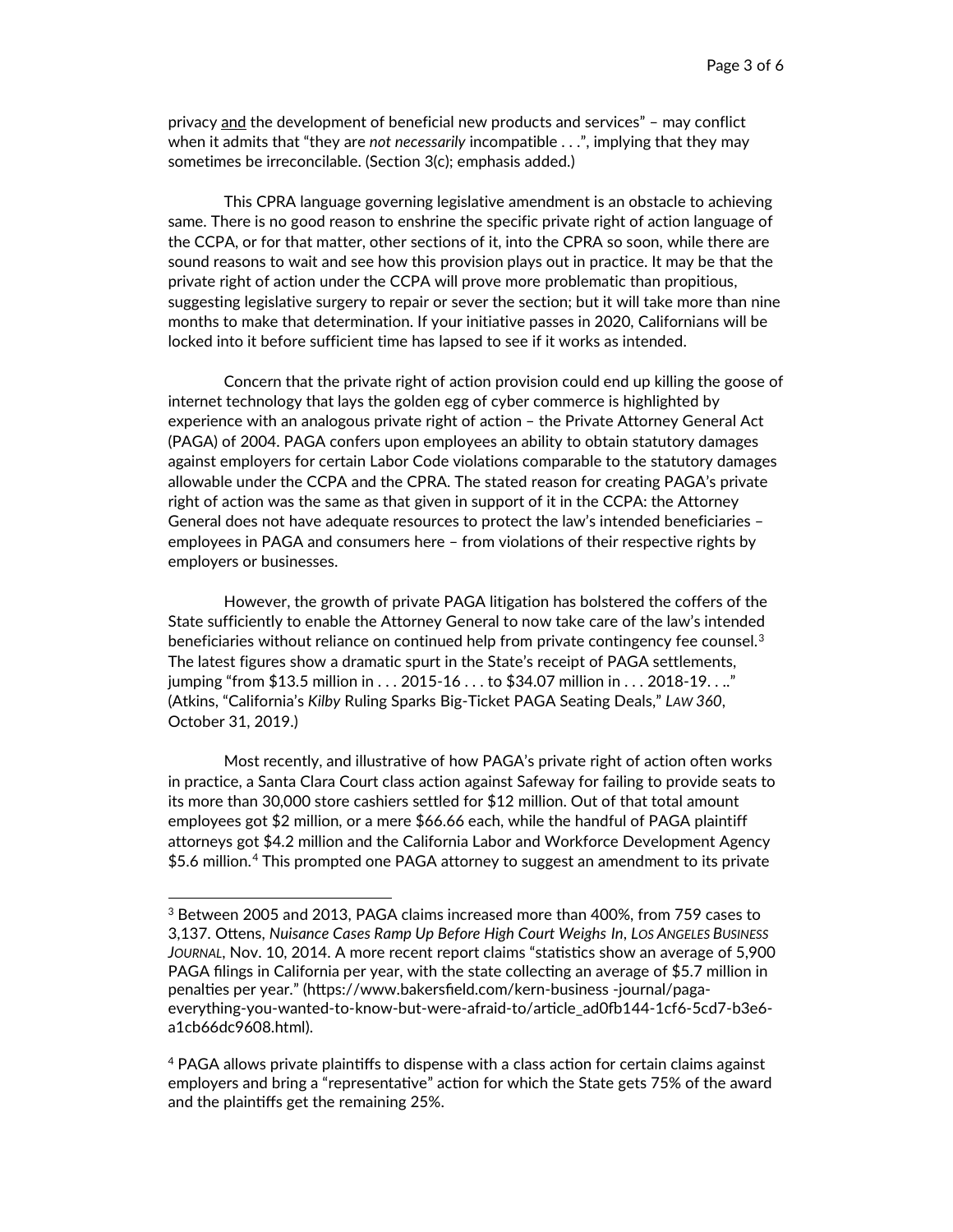right of action: "The amount of penalties and attorneys' fees awarded, if any, must bear an appropriate relationship to the harm . . . caused by the practices at issue."

But that amendment will never occur through the legislature. PAGA has been law long enough that its private right of action enables prevailing plaintiff attorneys to make political contributions and fund lobbying efforts to prevent its amendment. "One need only read the daily newspapers to see how much easier it is to stall legislation than to enact it, how much simpler to expand what exists than to contract it." (*Stop Youth Addiction, Inc. v. Lucky Stores, Inc*. (1998) 17 Cal.4th 553, 598 (Brown, J., dissenting opn.).[5](#page-3-0)

Incorporating the CCPA's private right of action into the CPRA, then, saddles Californians with language unlikely to be changed despite evidence from its operation that amendment may well be advisable. Accordingly, we believe the better, more sensible approach is to wait and see how the CCPA's private right of action pans out before cementing language in the CPRA that can only, as a practical matter, be amended by future initiative.

There are other foreseeable problems posed by the CPRA's private right of action provision and its intersection with the CCPA's similar provision, as well as with other sections of both laws. The CCPA specifies, for instance, that recoverable "statutory damages" – *i.e*., those "not less than one hundred dollars (\$100) and not greater than seven hundred and fifty (\$750) per consumer per incident" – may only be sought if a consumer first gives the defendant 30 days written notice of the violations and an opportunity to "cure" them. "Cure" is not defined in the CCPA provision, but in the CPRA a sentence has been added to this section stating that the "implementation and maintenance of reasonable security procedures and practices . . . following a breach does not constitute a cure with respect to that breach." Does omission of this sentence in the CCPA mean that the "implementation and maintenance of reasonable security procedures and practices" by a business within the 30-day notice period does count as a "cure"? How does one harmonize the differences in wording about a "cure" of these two comparable provisions? Does the CCPA language apply until the CPRA is approved by voters in 2020, or until it "takes effect" in 2023? Moreover, while we know only what a "cure" is not from the CPRA, we don't know what really counts as a "cure" under it or the CCPA. These uncertainties should be clarified before the CPRA is put before voters.

Another issue is how the private right of action in the CPRA will work in conjunction with the "administrative fine of not more than two thousand five hundred dollars (\$2,500) for each violation, or seven thousand five hundred dollars (\$7,500) for each intentional violation or violations involving the personal information of consumers . . . under 16 years of age . . . in an administrative enforcement action brought by the California Privacy Protection Agency." (Section 17 of the CPRA.) Does this mean a business can be sued concurrently by a consumer and the Agency for violating the rights

<span id="page-3-0"></span><sup>&</sup>lt;sup>5</sup> Justice Brown's observation was about the state's Unfair Competition Law ("UCL") which, though it does not contain a provision for attorney fees like PAGA, is often paired with another statute that permits prevailing plaintiffs to recover court-ordered attorney fees in public interest cases. (Code of Civil Proc. § 1021.5.) That attorney fee provision is directly available to successful plaintiffs for breach of data privacy claims under the CCPA or those claims can be "bootstrapped" to the "unlawful" prong of the UCL for equitable enforcement.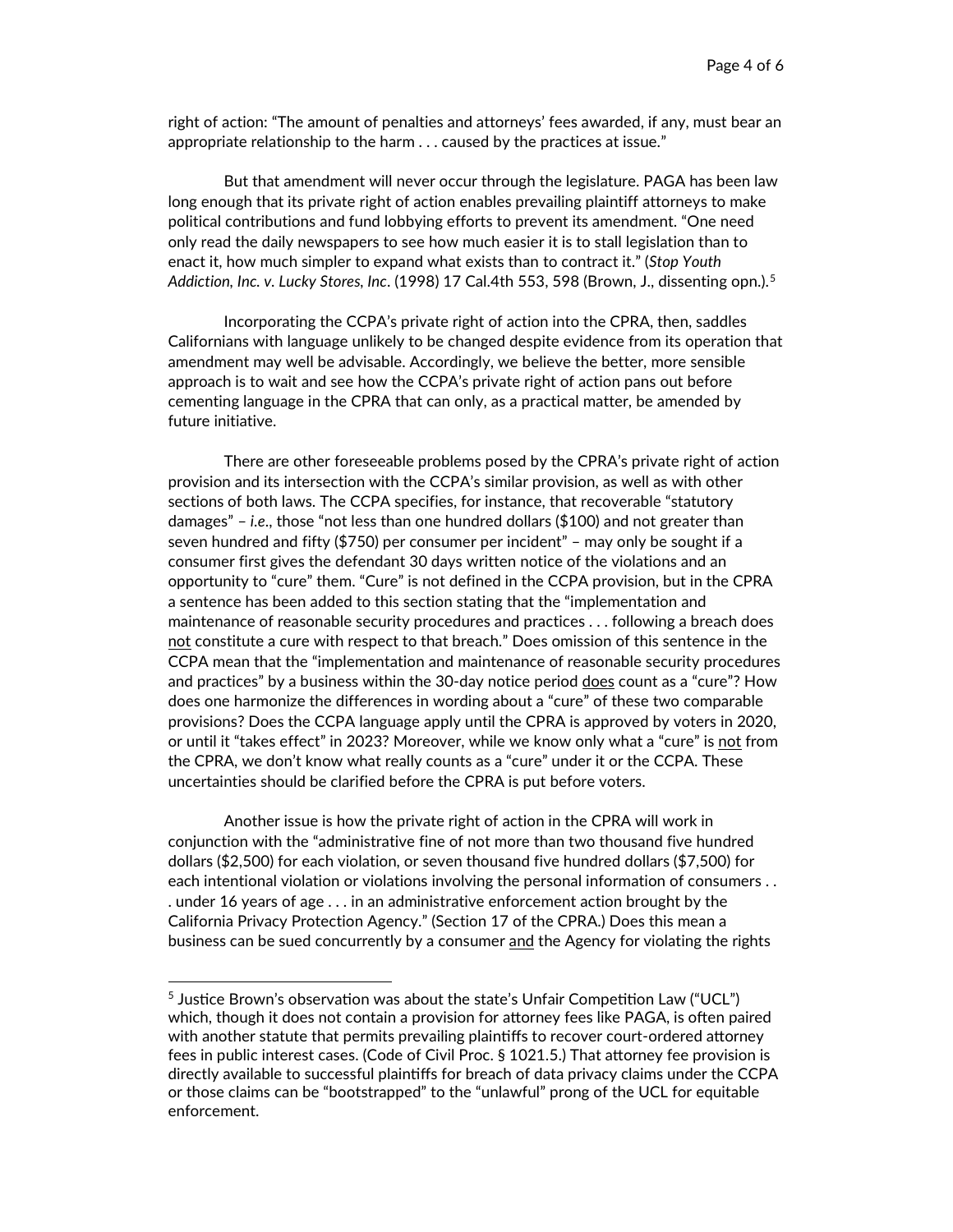to privacy for a person under 16 years of age? May the Agency, authorized with "full administrative power . . . to implement and enforce" the Act (Section 24), settle a dispute with a defendant and foreclose other actions brought against that defendant by private parties for the same violations? Whatever the answer, private and public enforcement actions may interfere or conflict with each other.<sup>[6](#page-4-0)</sup>

Private enforcement litigation often engenders an overemphasis on coercion and deterrence at the expense of negotiation and cooperation, regardless of the wishes of the government enforcement agency. A related problem is that private suits may impede government efforts to persuade industries to regulate themselves, since industrygenerated guidelines may subsequently become the basis for private enforcement suits. If businesses fear that cooperating with state regulators to develop standards of conduct will lead to greater exposure to liability in private lawsuits, they may be more reluctance to engage in such cooperative efforts, which in turn would substantially raise the costs to regulators of developing appropriate regulatory standards.

Moreover, private enforcement suits entail social costs that are not internalized by private plaintiffs. Private plaintiffs are sometimes insensitive to the litigation costs of their suits (including the drain on judicial resources), especially if they are able to recover attorney fees. (See, e.g., Code of Civil Proc. § 1021.5.)

**2. The tiered phasing in over three years for different sections of the CPRA, together with the requirement that the Attorney General promulgate regulations to enforce it, engenders confusion worse confounded for businesses trying to comply with the law.** 

"Good and bad, I define these terms/Quite clear, no doubt somehow/Ah, but I was so much older then/I'm younger than that now." (Bob Dylan). *My Back Pages*

The CPRA contains 30 separate sections, not counting section 31 that specifies the effective date each previous section takes effect. Six enumerated sections become operative upon passage of the CPRA, which would be November 3, 2020. The remainder, with the exception of "the right of access," applies retroactively to personal information collected by a business on or after January 1, 2022, even though these sections do not themselves become operative until January 1, 2023. In the meantime, the CCPA, which takes effect on January 1, 2020, shall remain in "full force and effect . . . until the same provisions of [the CPRA] become operative and enforceable."

All sections of the CPRA are, as is the CCPA, subject to the adoption of regulations by the Attorney General on or before July 1, 2020. The Attorney General has just solicited and received "broad public participation" on proposed regulations governing the CCPA. Should the CPRA become law, new regulations responsive to changes made by previous regulations to the CCPA will be required. Compounding this, "beginning July 1, 2021 . . ." the new politically appointed Privacy Agency under the CPRA takes over responsibility for promulgating and adopting regulations for its implementation. This

<span id="page-4-0"></span> $6$  As two knowledgeable commentators put it, private enforcement actions interfere with an agency's ability "to negotiate with regulated firms and other affected interests in order to establish a workable and consistent regulatory system." (Stewart & Sunstein, *Public Programs and Private Rights* (1982) 95 *HARV. L. REV*. 1193, 1292-93.)